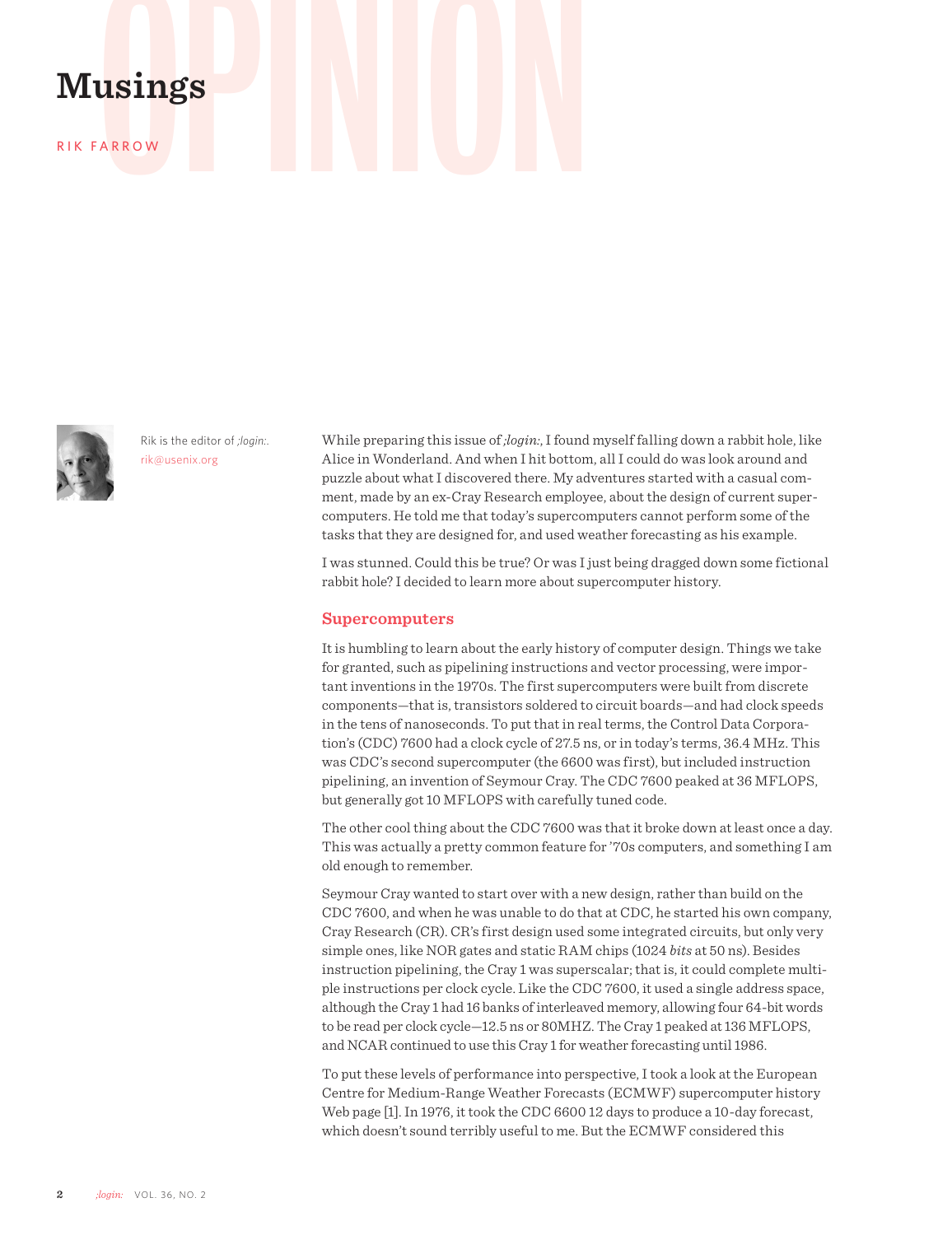hopeful enough to acquire a Cray-1A in 1978. With the Cray-1A, they managed to produce that same 10-day forecast in just five hours.

The ECMWF continued buying and using Crays until 1996. Each new Cray came with more CPUs, more memory, faster clock speeds, and more processing power. But they all shared a critical design element: shared memory. For example, all of the 16 CPUs in the Cray Y-MP shared a total of 16 GB. The Cray T3D was a big departure from this design, as its 128 Alpha processors each had their own 128 MBs of memory. Memory was now distributed among the processors, and the processors were connected together in a torus for fast inter-processor communication.

It was this change, from a shared memory architecture to a distributed memory model, that I believe the Cray guy was concerned with. The ECMWF had to rewrite their software so that it would run well on a distributed memory architecture [1], while all previous forecasting software relied on a shared memory model. The difference is that with shared memory, any data in memory is equally "far" away from any CPU (has similar latency), while in distributed memory, some data requires much longer to fetch, because it "belongs" to another CPU and is also physically separated. The "belonging to" is an important issue, as writes to memory must be coordinated, so that one CPU does not change data while another CPU is using that data—an important issue even with today's multicore desktop CPUs.

The ECMWF and UCAR [2] today use supercomputers based on IBM's POWER5 or POWER6-based clusters. These clusters include CPU nodes (pairs of CPUs) that share memory, but are also connected to other nodes in the same rack over a high speed interconnect, and then are connected to other racks using InfiniBand. So these supercomputers have both shared memory and distributed memory. Having both memory models in the same supercomputer makes programming more difficult, as programmers need to be aware of the differences in latency when fetching "near" data (shared) and "far" (distributed, across a network).

By this time, I was pretty convinced that my acquaintance had misled me into thinking that the supercomputers of old were superior to the supercomputers of today. Instead, what I found is that the programming models had to change, to combine both the techniques designed for the older, shared memory designs and the newer technique for working with distributed memory correctly and efficiently.

### **Clusters**

Today's supercomputers are clusters that combine the shared memory of '70s supercomputers with distributed memory models. Just check out the Top 500 supercomputer list [3] and you will see that the world's fastest computers are clusters that combined shared memory models with fast interconnects to distributed memory. The number two (in November 2010) was a Cray XT5-HE at Oak Ridge National labs, composed of 37,336 six-core 2.6 GHz AMD Opterons (using shared memory) connected together using a proprietary interconnect [4].

You may be wondering why I was even bothering with this wild goose chase. I found the discussions of early supercomputers (just search for "Cray") actually quite interesting and helpful in understanding current supercomputer designs. And as you read this issue of *;login:*, you will notice that clusters, and even supercomputers, have become more common.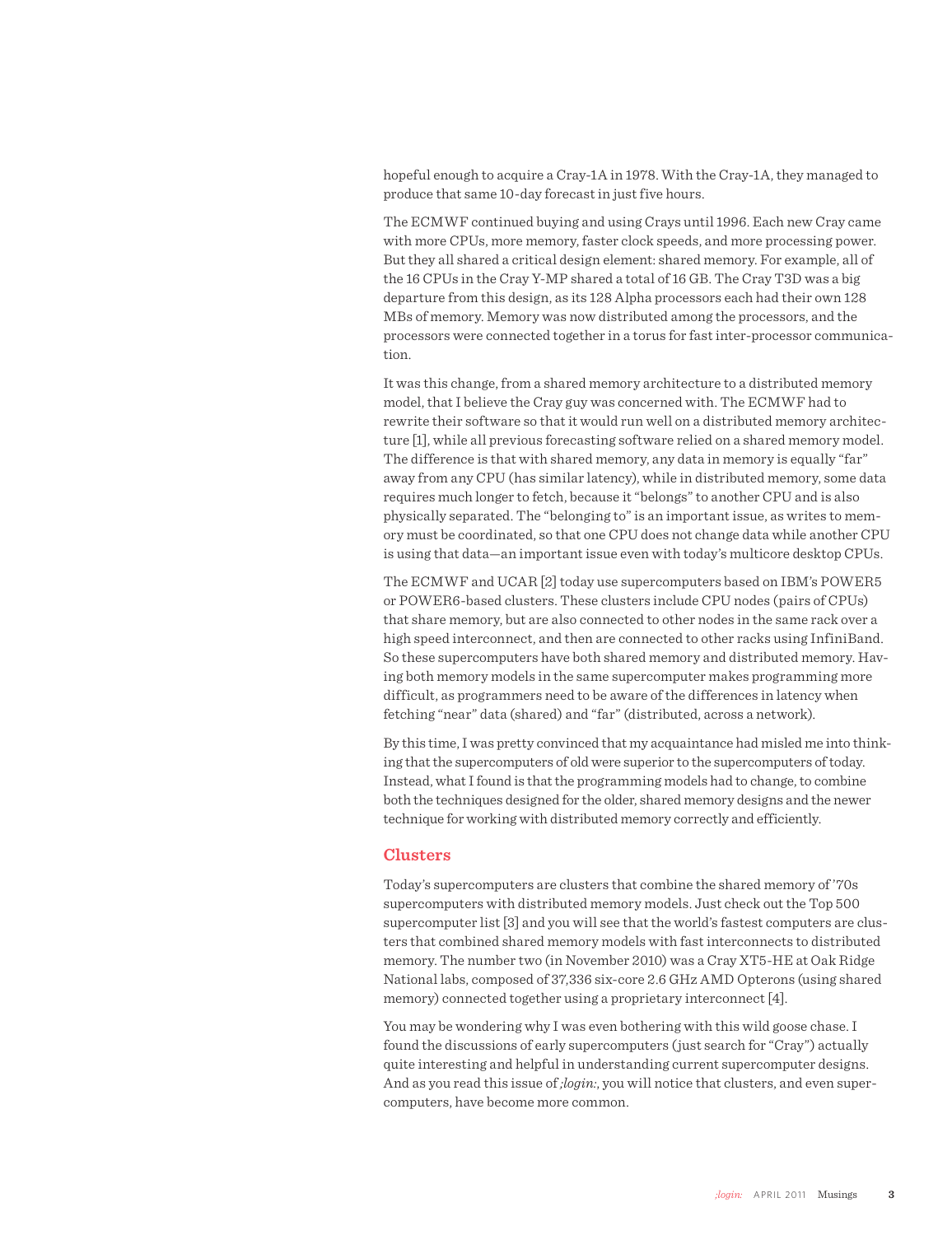MapReduce requires a loosely organized cluster of commodity computers to operate, as does Microsoft's Dryad. When you read the summaries for LISA, you will learn about the trials of the sysadmin in charge of getting a supercomputing cluster interconnect working properly, when the interconnect hardware was limited to a single supplier—one whose key product didn't work very reliably.

There's certainly more that can be written about this topic, and I do have more research to complete before I am willing to write more. Stayed tuned...

# **The Lineup**

Derek Murray and Steven Hand provide us with a crystal clear view of the different ways to program for large clusters. Each method has limitations, with MPI, the most popular library used in scientific programming, requiring a lot of knowledge of the cluster and node architecture. The other big branch in programming for clusters uses distributed execution engines. These range from completely unordered systems, such as SETI@home, to MapReduce, with some ordering, and Dryad, with explicit dependencies. Murray and Hand introduce Skywriting and Ciel, a scripting language and an execution engine that support dynamic dependencies, something none of the other distributed executions can do. Skywriting supports iteration, as well as the simple and explicit ordering of MapReduce and Dryad, providing more freedom to the programmer, without requiring that the programmer understand the architecture of the cluster.

As this issue of *;login:* includes summaries of LISA '10, we have several articles related to LISA. First up, Cory Lueninghoener presents strategies for getting started with configuration management. Learning any software tool takes time and effort, and configuration management incorporates additional obstacles to implementation: homebrew systems and scripts, the coworkers who have built (and probably love) these systems, control issues as configuration management takes over loosely managed systems, as well as the threat of a massive failure during the early implementation phases. Lueninghoener presents advice for dealing with each of these issues, as well as simple strategies for getting up and running smoothly using any of the popular configuration management tools.

Jim Donn and Tim Hartmann share their journey into using Splunk for logging. I found I barely understood Splunk at all before reading their article (and listening to their IT [5]). Donn and Hartmann, like Lueninghoener, provide a roadmap for moving from a barely functioning logging system to one that supports many different user communities. This case study can help you understand Splunk, and may also serve as a warning to you: it seems that Splunk has addictive qualities, which actually speaks very highly of its usability.

Doug Hughes, a Program Committee Co-Chair of LISA '11, tells us why old styles of backups just don't work anymore. In this interview, Hughes explains the systems they use at D. E. Shaw Research, where the focus is on supporting custom supercomputers used for molecular dynamics simulation. This work produces continuous streams of results, all of which must be reliably stored and archived. Hughes describes both a past and the present solution they are using to back up millions of files and tens of terabytes of new data every month.

Ole Tange has another GNU tool to share this time. In the February 2011 issue Tange described Parallel, an improved version of xargs. In this article,Tange explains DBURL, a part of Parallel that unifies access to databases.